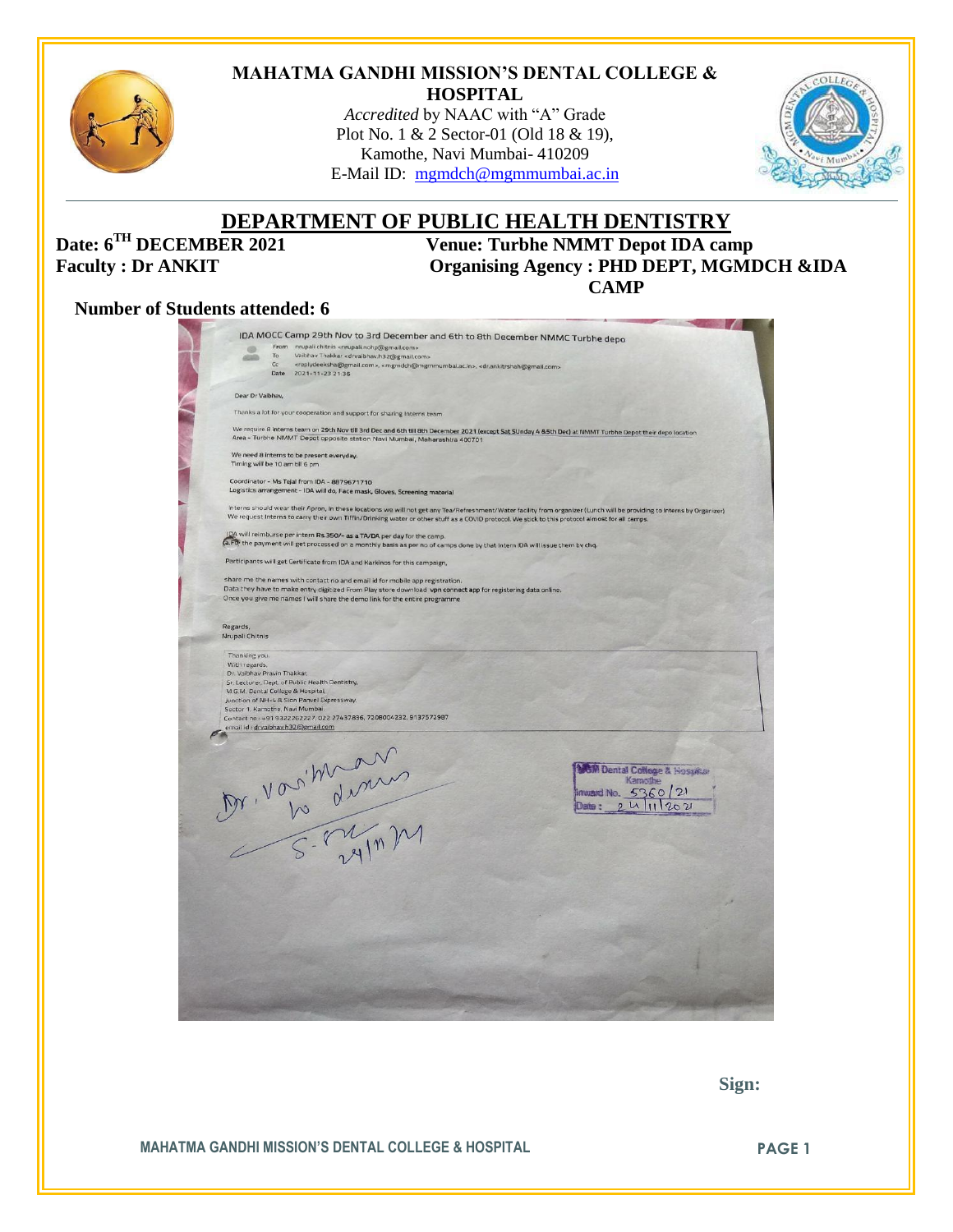#### **Assessment of Oral Health Status and Treatment need of patients at NMMT Bus Depot Turbhe.**

 MGM Dental College in association with IDA constantly takes efforts of extending the oral health care to the community. The oral care initiative was also extended to patients at NMMT Bus Depot**Turbhe**with the intention of creating awareness and providing oral health care to the patients. **Aim and objective:** 

- 1. To assess the oral health status of patients and to provide necessary Dental treatment.
- 2. To educate them and create awareness about oral health.

#### **Method**:

A type III examination was carried out with the use of mouth mirror and probe in day light. All the patients were assessed for oral health status and were explained the need to get the problems corrected. The patients were made aware of the existing dental problems and preventive measures were explained.

**Observations:** A totalof129patients were examined for various dental problems. Those requiring extensive treatment were referred to MGM Dental College and Hospital, Kamothe.

| <b>Condition</b> | No. of      | <b>Percentage</b> |
|------------------|-------------|-------------------|
|                  | individuals | $\%$              |
| Dental caries    | 45          | 34.8%             |
| Gingivitis       | 42          | $32.5\%$          |
| Missing          | 23          | 17.8%             |
| Malocclusion     | 19          | 14.7%             |

#### **1 Oral health status:**



#### **Interpretation and conclusion:**

**Dental caries is the most common problem among the patients followed by Gingivitis of the same. Oral health education and prevention strategies should be implemented in order to reduce the disease burden among these patients.**

 **Sign:**

**MAHATMA GANDHI MISSION'S DENTAL COLLEGE & HOSPITAL PAGE 2**